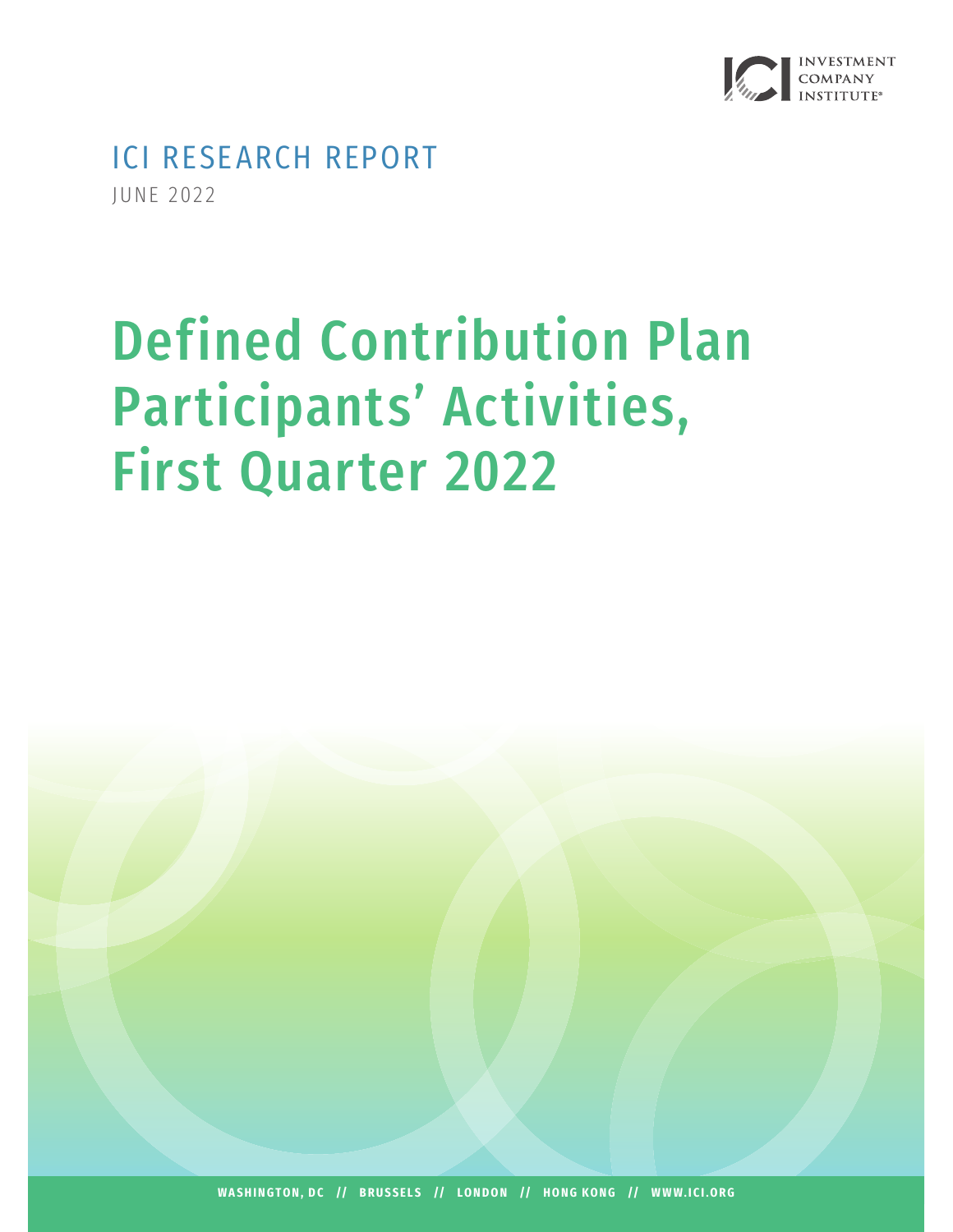The Investment Company Institute (ICI) is the leading association representing regulated investment funds, including mutual funds, exchange-traded funds (ETFs), closed-end funds, and unit investment trusts (UITs) in the United States, and UCITS and similar funds offered to investors in Europe, Asia, and other jurisdictions. ICI's mission is to strengthen the foundation of the asset management industry for the ultimate benefit of the long-term individual investor.

Suggested citation: Holden, Sarah, Daniel Schrass, and Elena Barone Chism. 2022. "Defined Contribution Plan Participants' Activities, First Quarter 2022." *ICI Research Report* (June). Available at [www.ici.org/files/2022/22\\_rpt\\_recsurveyq1.pdf](http://www.ici.org/files/2022/22_rpt_recsurveyq1.pdf).

Copyright © 2022 by the Investment Company Institute. All rights reserved.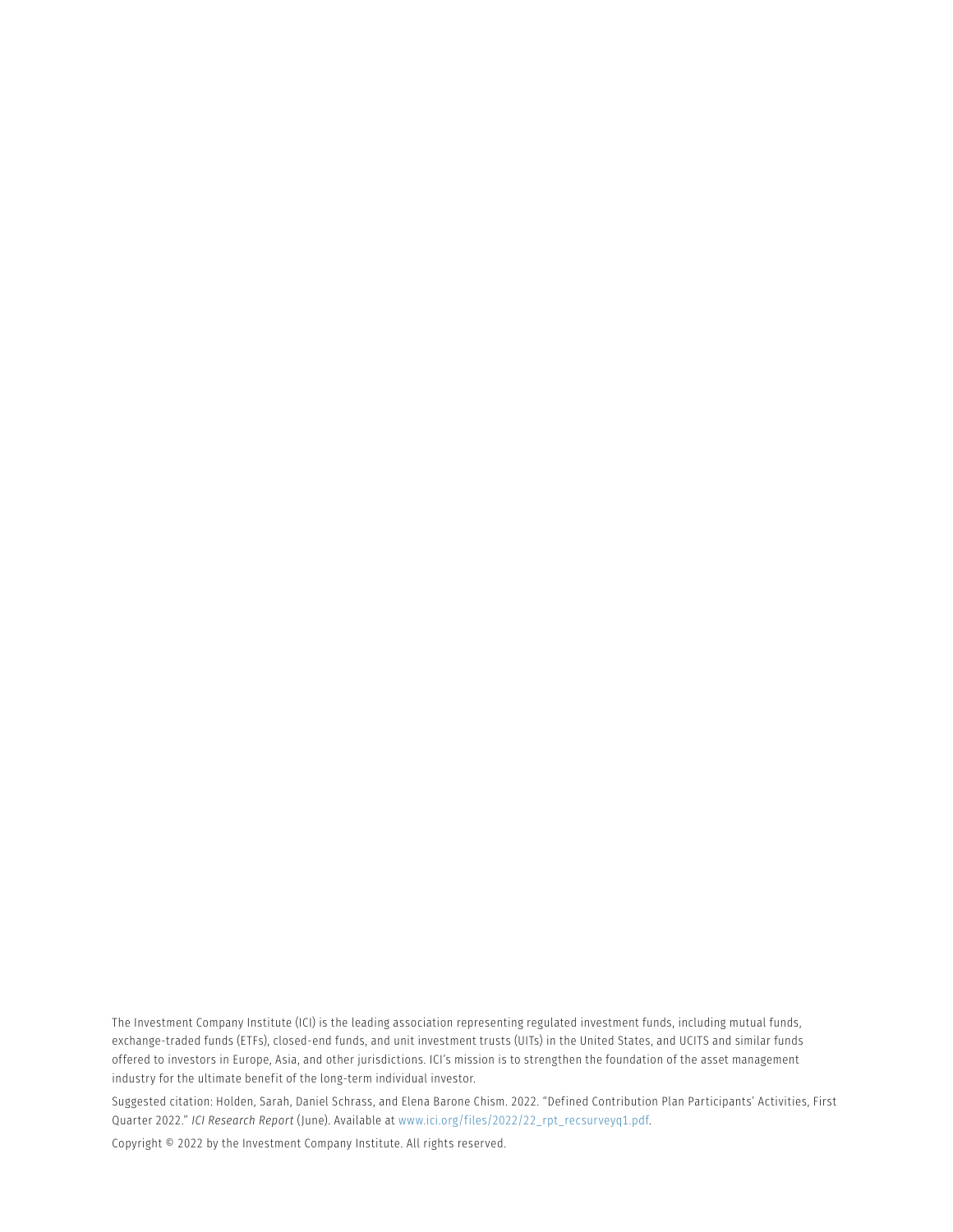# **Contents**

- Key Findings
- Introduction
- DC Plan Participants' Activities in 2022:Q1
- Notes
- References

# Figures

- FIGURE 1 28 Percent of US Retirement Assets Were Defined Contribution Plan Assets at Year-End 2021
- FIGURE 2 Defined Contribution Plan Participants' Activities
- FIGURE 3 401(k) Loan Activity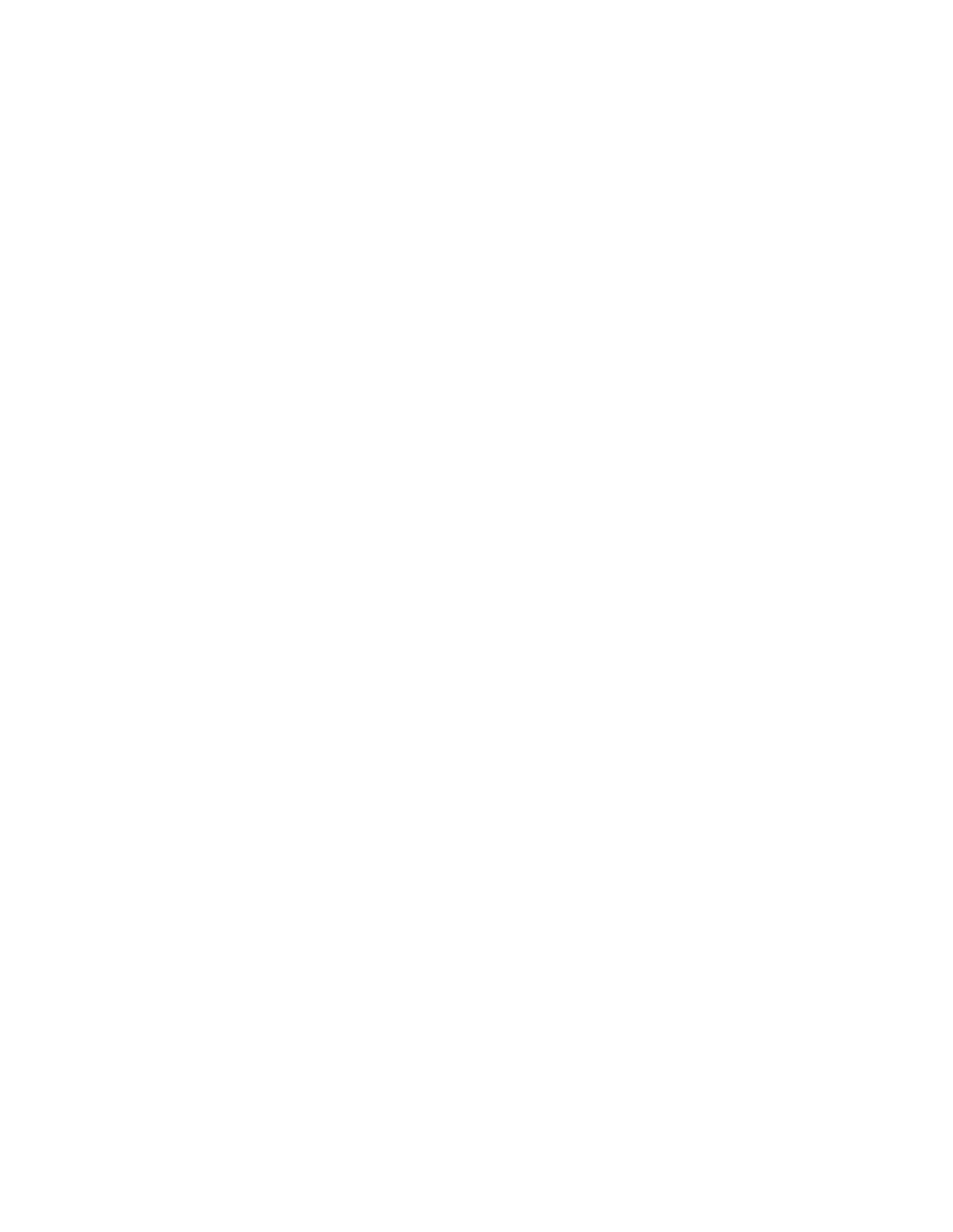# Defined Contribution Plan Participants' Activities, First Quarter 2022

*Sarah Holden, ICI senior director of retirement and investor research; Daniel Schrass, ICI economist; and Elena Barone Chism, ICI associate general counsel for retirement policy, prepared this report.*

# Key Findings

- $\gg$  Defined contribution (DC) plan withdrawal activity in the first quarter of 2022 remained low and was slightly lower than the activity observed in the first quarter of 2021. In 2022:Q1, 1.8 percent of DC plan participants took withdrawals, compared with 2.2 percent in 2021:Q1, 1.8 percent in 2020:Q1 (as the COVID-19 pandemic hit the United States), 1.4 percent in 2019:Q1, and 2.7 percent in 2009:Q1 (another time of financial market stress). Levels of hardship withdrawal activity also remained low. Only 0.9 percent of DC plan participants took hardship withdrawals in 2022:Q1, compared with 0.6 percent in 2021:Q1, 0.8 percent in 2020:Q1, 0.5 percent in 2019:Q1, and 1.2 percent in 2009:Q1. Withdrawal activity likely reflects the impact of ongoing financial stresses relating to the COVID-19 pandemic, although the penalty relief and increased flexibility in plan withdrawals under the Coronavirus Aid, Relief, and Economic Security (CARES) Act (enacted March 27, 2020) were available only during 2020.
- $\gg$  Preliminary data indicate that the commitment to contribution activity in 2022:Q1 continued at the high rate observed in the first three months of other years. Only an estimated 0.9 percent of DC plan participants stopped contributing in 2022:Q1, compared with 0.8 percent in 2021:Q1, 1.4 percent in 2020:Q1, and 2.7 percent in 2009:Q1.
- $\gg$  Most DC plan participants stayed the course with their asset allocations as stock values generally declined during the first three months of the year. In the first quarter of 2022, 4.7 percent of DC plan participants changed the asset allocation of their account balances, slightly lower than 5.5 percent in 2021:Q1, 6.2 percent in 2020:Q1, and 5.5 percent in 2009:Q1. In 2022:Q1, 3.0 percent changed the asset allocation of their contributions, a bit lower than 3.9 percent in 2021:Q1, 4.1 percent in 2020:Q1, and much lower than 7.3 percent in 2009:Q1.
- $\gg$  DC plan participants' loan activity remained about the same in the first quarter of 2022. At the end of March 2022, 12.5 percent of DC plan participants had loans outstanding, compared with 12.5 percent at year-end 2021, and 14.8 percent at year-end 2020. It is possible that the availability of coronavirus-related distributions (CRDs) in 2020 has resulted in reduced loan activity. Additionally, a DC plan participant is no longer required by law to first take a plan loan (in plans with a loan option) prior to taking a hardship withdrawal, though some plans may retain this requirement.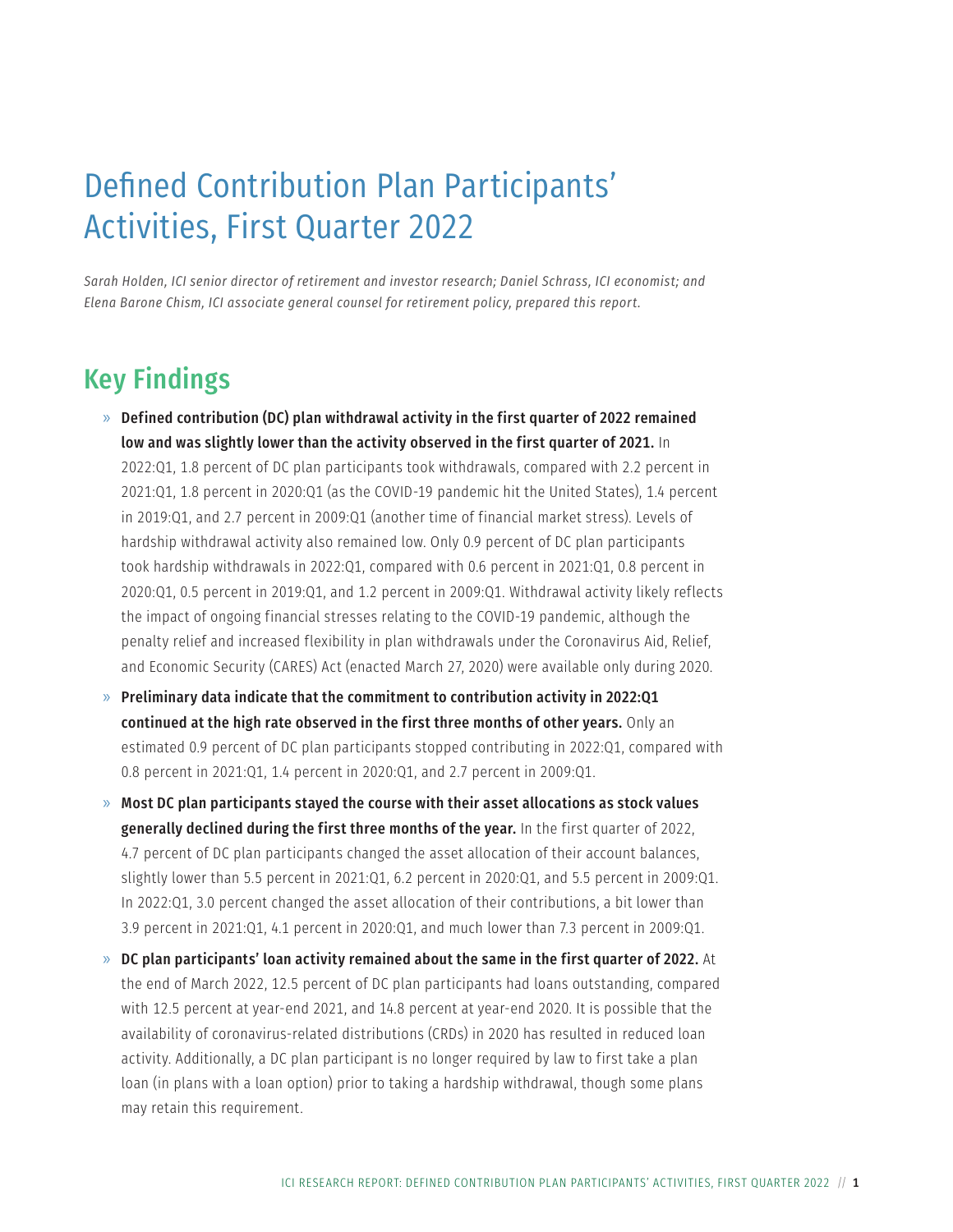# <span id="page-5-0"></span>Introduction

Defined contribution (DC) plan assets are a significant component of Americans' retirement assets, representing more than one-quarter of the total retirement market (Figure 1) and about one-tenth of US households' aggregate financial assets at year-end 2021.[1](#page-15-0) To measure participant-directed changes in DC plans, ICI has been tracking participant activity through recordkeeper surveys since 2008. This report updates results from ICI's survey of a cross section of recordkeeping firms representing a broad range of DC plans and covering more than 35 million employer-based DC retirement plan participant accounts as of March 2022. The broad scope of the recordkeeper survey provides valuable insights about recent withdrawal, contribution, asset allocation, and loan decisions of participants in these plans. The most recent survey covered DC plan participants' activities in the first three months of [2](#page-15-0)022.<sup>2</sup> In this period, stock prices generally declined (Figure 1); on net, the S&P 500 total return index was down 4.6 percent in the first quarter of 2022.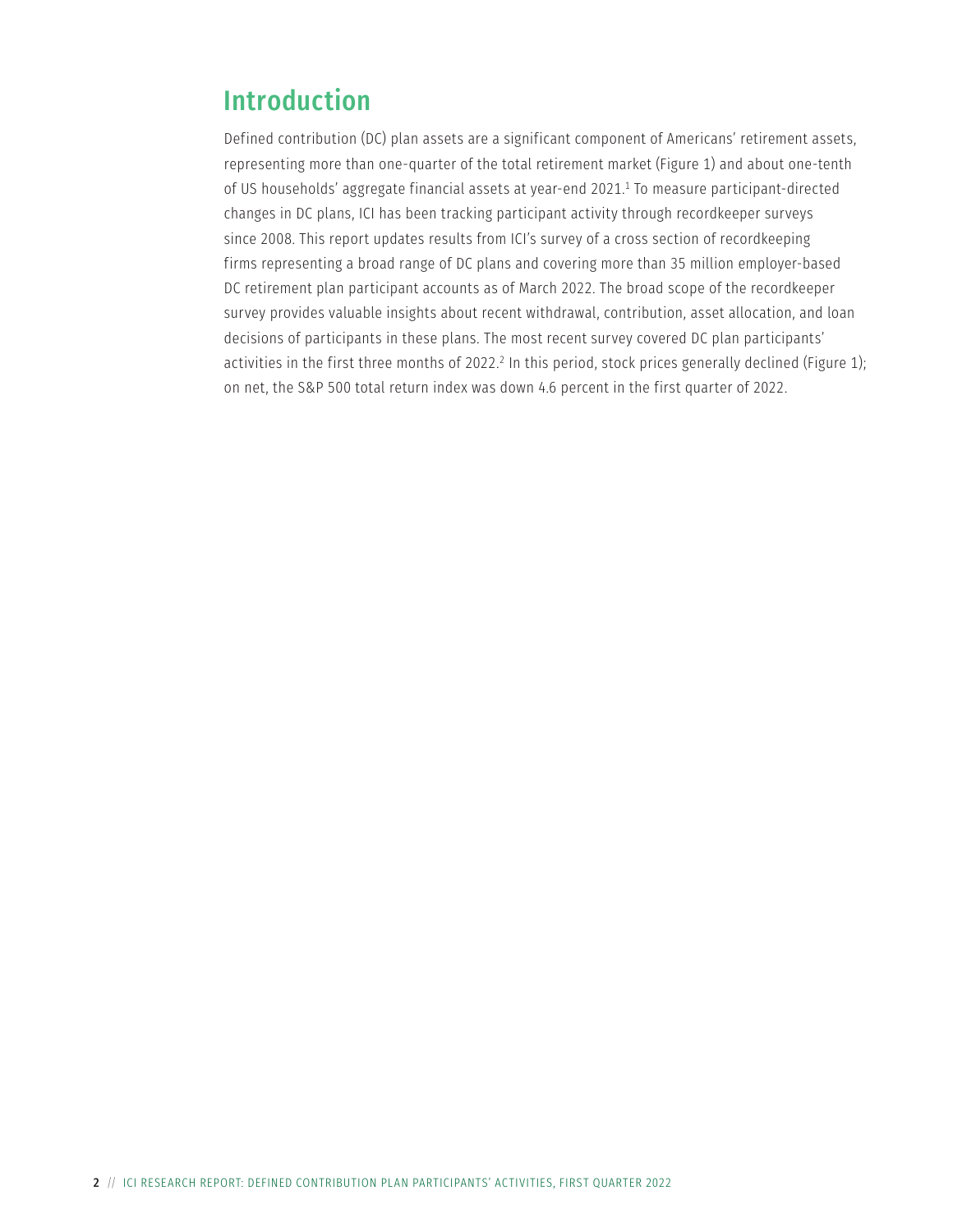#### FIGURE 1

#### **28 Percent of US Retirement Assets Were Defined Contribution Plan Assets at Year-End 2021**

US retirement assets and S&P 500 total return index, end of period

**Annuities (left axis)**<sup>1</sup> **Federal, state, and local government defined benefit plans (left axis)**<sup>2</sup> **Private defined benefit plans (left axis)**  $\Box$  IRAs (left axis) Other defined contribution plans (left axis)<sup>3</sup>  $\vert$  401(k) plans (left axis)

 $\sim$  S&P 500 total return index (right axis)<sup>4</sup>



<sup>1</sup> Annuities include all fixed and variable annuities held outside of retirement plans and IRAs.

<sup>2</sup> Federal pension plans include US Treasury security holdings of the civil service retirement and disability fund, the military retirement fund, the judicial retirement funds, the Railroad Retirement Board, and the foreign service retirement and disability fund. These plans also include securities held in the National Railroad Retirement Investment Trust.

<sup>3</sup> Other DC plans include 403(b) plans, 457 plans, the Federal Employees Retirement System (FERS) Thrift Savings Plan (TSP), and private-sector employer-sponsored DC plans without 401(k) features.

<sup>4</sup> The S&P 500 total return index consists of 500 US stocks chosen for market size, liquidity, and industry group representation.

<sup>e</sup> Data are estimated.

Note: Components may not add to the total because of rounding.

Sources: Investment Company Institute, Yahoo Finance, Standard & Poor's, Federal Reserve Board, Department of Labor, National Association of Government Defined Contribution Administrators, American Council of Life Insurers, and Internal Revenue Service Statistics of Income Division; see Investment Company Institute 2022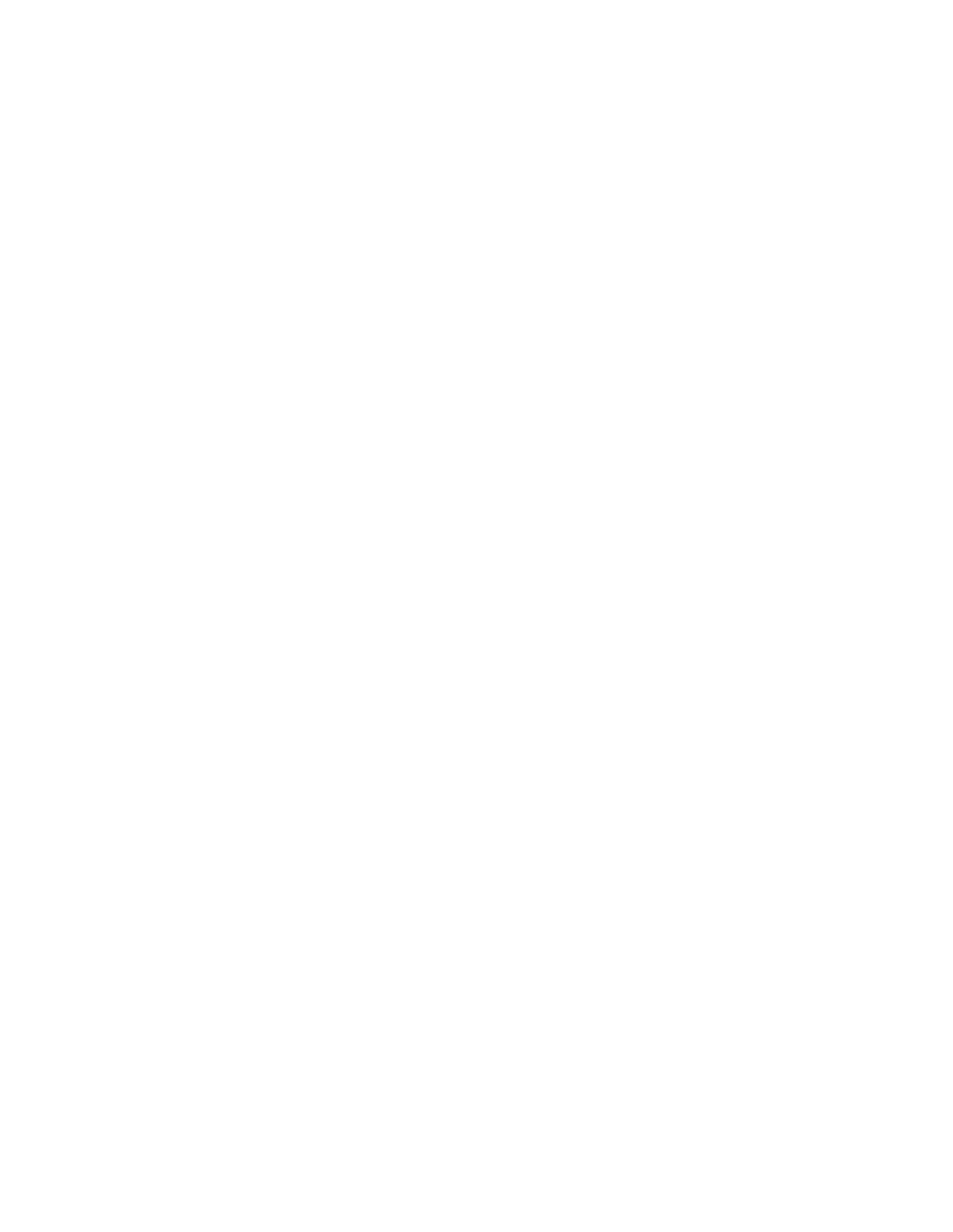# <span id="page-8-0"></span>DC Plan Participants' Activities in 2022:Q1

The withdrawal and contribution data indicate that essentially all DC plan participants continued to save in their retirement plans at work. DC plan participants' withdrawal activity during the first quarter of 2022 remained low and was slightly lower than the activity observed in the first quarter of 2021 (Figure 2, page 6).<sup>3</sup> In 2022:Q1, 1.8 percent of DC plan participants took withdrawals, compared with 2.2 percent in 2021:Q1, 1.8 percent in 2020:Q1, and 2.7 percent in 2009:Q1 (another time of financial market stress). Levels of hardship withdrawal activity also remained low. Only 0.9 percent of DC plan participants took hardship withdrawals in 2022:Q1, compared with 0.6 percent in 2021:Q1, 0.8 percent in 2020:Q1, and 1.2 percent in 2009:Q1. Although objectively low, some of the uptick in hardship withdrawal activity since 2018 may reflect changes in policy. The Bipartisan Budget Act of 2018 expanded hardship withdrawal availability in several ways, including expanding the sources for hardship withdrawals to include earnings and certain employer contributions, dropping the requirement that a participant first take advantage of a plan loan, and eliminating the six-month suspension of contributions after taking a hardship withdrawal.<sup>4</sup> DC plan withdrawal activity was slightly higher for the year as a whole in 2019, likely reflecting these changes.<sup>[5](#page-15-0)</sup> In addition, the onset of financial stress resulting from the COVID-19 pandemic could have played a role, although the penalty relief and increased flexibility in plan withdrawals under the CARES Act were available only during 2020. The CARES Act contained provisions to provide penalty relief for taxpayers affected by COVID-19 taking early withdrawals from retirement accounts, as well as optional DC retirement plan provisions to expand availability of in-service distributions for those affected by COVID-19, allow repayment of CRDs,<sup>6</sup> increase the amount available for a plan loan, and add flexibility in repayment of plan loans[.7](#page-16-0) In 2020, recordkeepers identified 5.8 percent of DC plan participants taking CRDs.[8](#page-16-0)

Preliminary data on the share of participants that stopped making contributions in 2022:Q1 were in line with activity observed in the first quarter of prior years[.9](#page-16-0) In 2022:Q1, an estimated 0.9 percent of DC plan participants stopped contributing, compared with 0.8 percent in 2021:Q1, 1.4 percent in 2020:Q1, and 2.7 percent in 2009:Q1 (Figure 2, page 6). It is possible that some of these participants stopped contributing simply because they reached the annual contribution limit.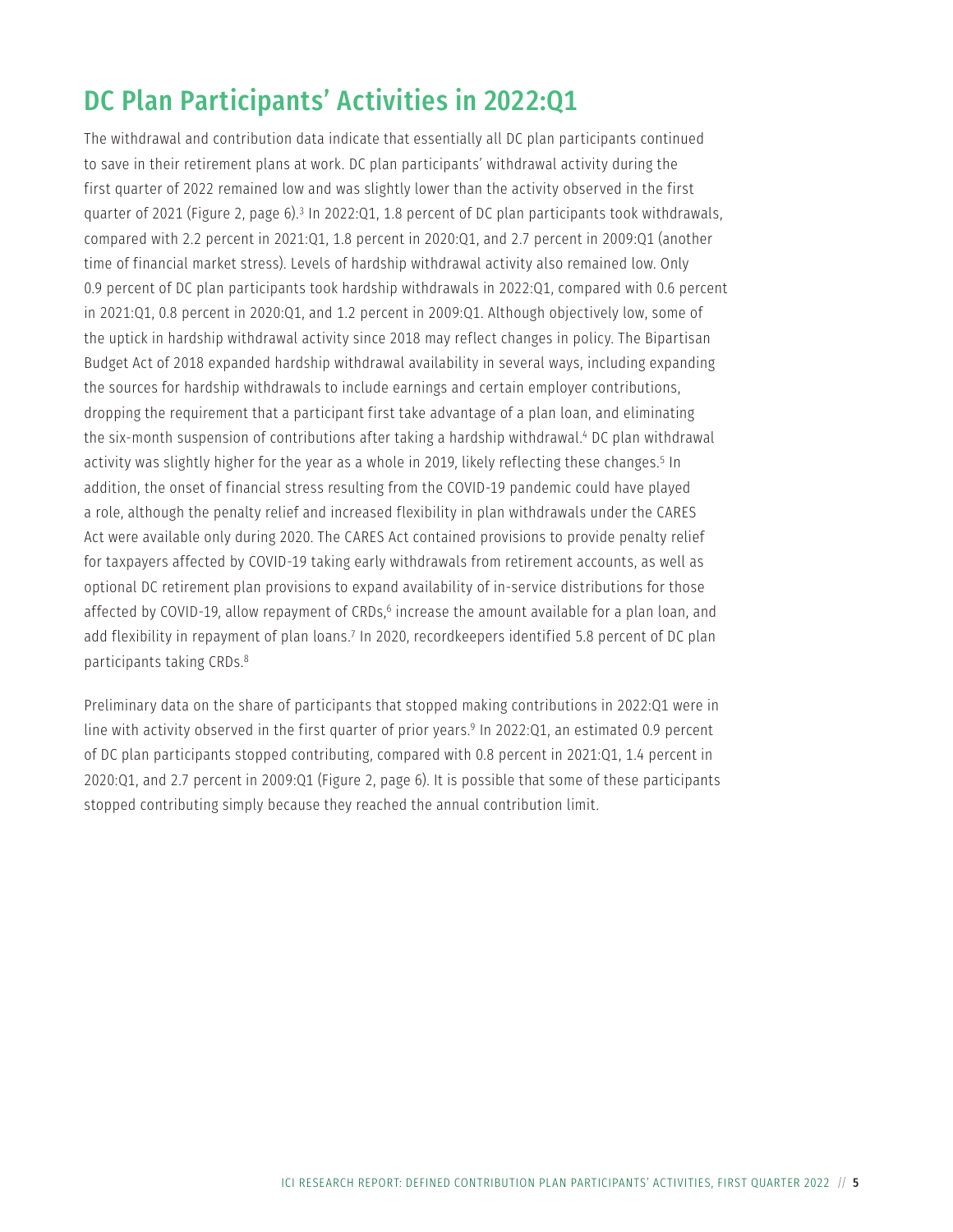#### FIGURE 2

#### **Defined Contribution Plan Participants' Activities**

Summary of recordkeeper data, percentage of participants

#### Took any withdrawal

|            |      |            |            |            |            | and the contract of the contract of the contract of the contract of the contract of the contract of the contract of the contract of the contract of the contract of the contract of the contract of the contract of the contra |       |            |            |            |               | 2.Z        |      |
|------------|------|------------|------------|------------|------------|--------------------------------------------------------------------------------------------------------------------------------------------------------------------------------------------------------------------------------|-------|------------|------------|------------|---------------|------------|------|
| 2009<br>01 | 2010 | 2011<br>01 | 2012<br>01 | 2013<br>01 | 2014<br>Q1 | 2015 2016                                                                                                                                                                                                                      | 01 01 | 2017<br>Q1 | 2018<br>01 | 2019<br>01 | 2020<br>$01*$ | 2021<br>01 | 2022 |

#### Took hardship withdrawal

|      | 0.4  |      | 0.4  | 0.4 |    | $0.5$ $0.4$ $0.4$                  | 0.4 | 0.5 | 0.5 | 0.8  | 0.6  | 0.9  |
|------|------|------|------|-----|----|------------------------------------|-----|-----|-----|------|------|------|
| 2009 | 2010 | 2011 | 2012 |     |    | 2013 2014 2015 2016 2017 2018 2019 |     |     |     | 2020 | 2021 | 2022 |
|      | 01   |      | 01   | Q1  | Q1 | 01 01                              | Q1  | Q1  | 01  |      | 01   |      |

#### Stopped contributing

| 2.7                 |                    |                    |      |      |      |                                        |           |    |            |            | 0.9 <sup>p</sup> |
|---------------------|--------------------|--------------------|------|------|------|----------------------------------------|-----------|----|------------|------------|------------------|
| 2009<br>$\bigcap$ 1 | 2010<br>$\Omega$ 1 | 2011<br>$\Omega$ 1 | 2012 | 2013 | 2014 | 2015 2016 2017<br>01 01 01 01 01 01 01 | 2018 2019 | Q1 | 2020<br>Q1 | 2021<br>01 | 2022<br>- 01     |

*Continued on next page*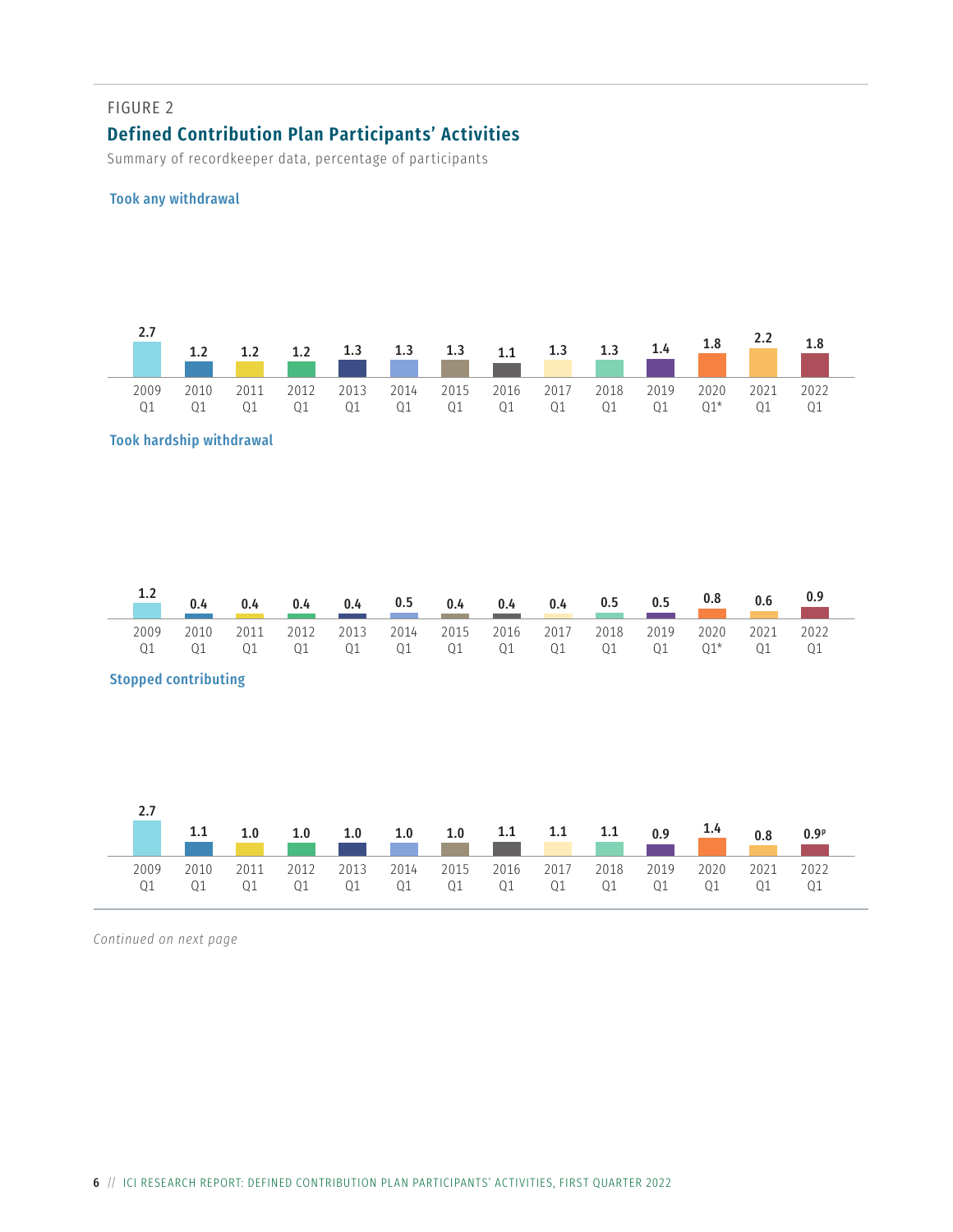#### FIGURE 2, CONTINUED

#### **Defined Contribution Plan Participants' Activities**

Summary of recordkeeper data, percentage of participants

#### Changed asset allocation of account balance







\* These withdrawals do not include coronavirus-related distributions (CRDs) identified by the recordkeepers.

<sup>p</sup> Data are preliminary based on a partial sample of DC plans in the survey.

Note: The samples include nearly 24 million DC plan participants in 2009–2014; more than 26 million in 2015:Q1; more than 27 million in 2016:Q1; more than 30 million in 2017–2020, and more than 35 million in 2021–2022.

Source: ICI Survey of DC Plan Recordkeepers (2009:Q1–2022:Q1)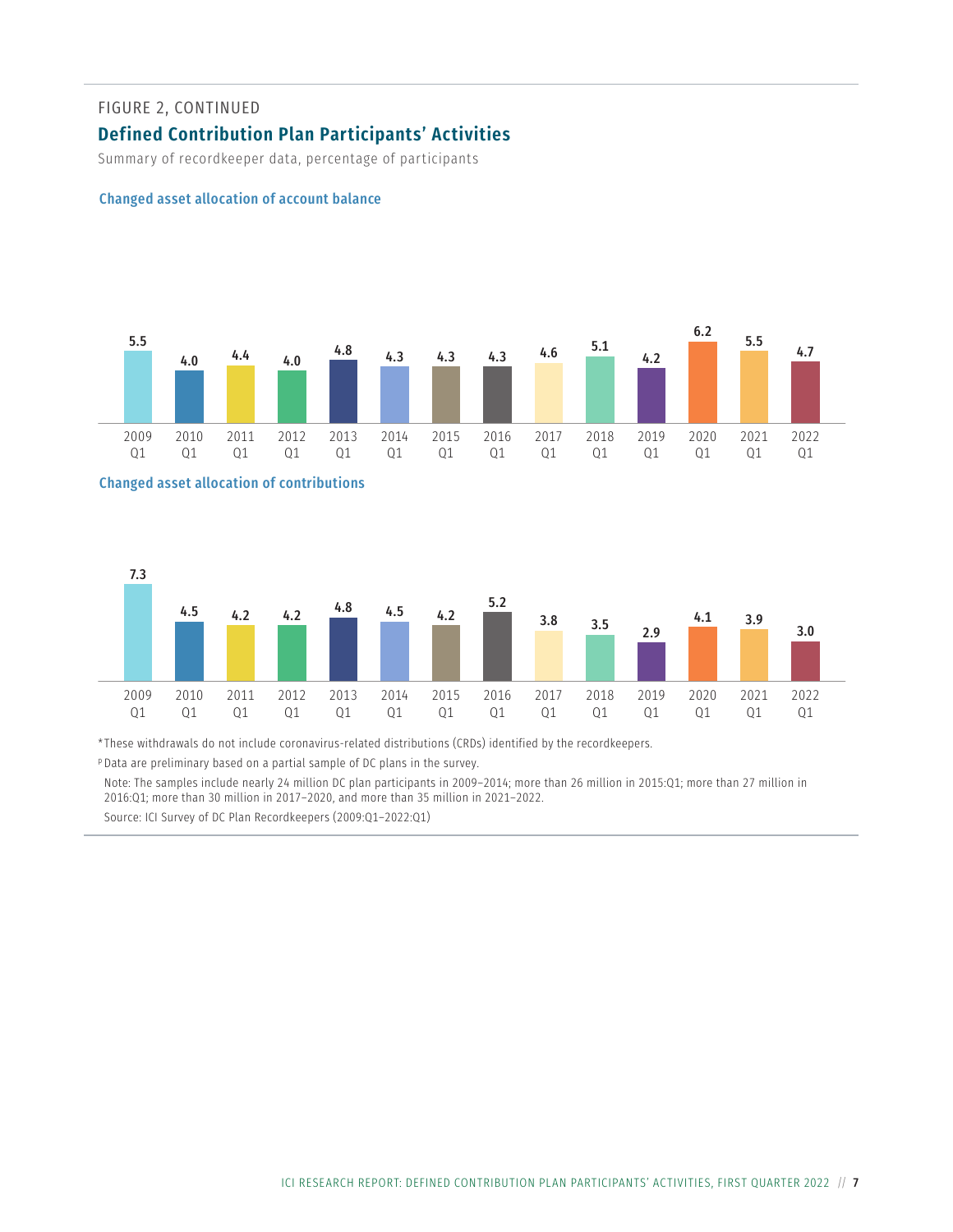<span id="page-11-0"></span>The survey of recordkeeping firms also gathered information about asset allocation changes in DC account balances or contributions.<sup>10</sup> Most DC plan participants stayed the course with their asset allocations as stock values generally declined over the first quarter of the year (Figure 1). In 2022:Q1, 4.7 percent of DC plan participants changed the asset allocation of their account balances, compared with 5.5 percent in 2021:Q1, 6.2 percent in 2020:Q1, and 5.5 percent in 2009:Q1 (Figure 2, page 7).[11](#page-16-0) In 2022:Q1, 3.0 percent of DC plan participants changed the asset allocation of their contributions, compared with 3.9 percent in 2021:Q1, 4.1 percent in 2020:Q1, and 7.3 percent in 2009:Q1. These levels of reallocation activity are slightly lower than the activity observed in the same time frame a year earlier.

DC plan participants' loan activity remained about the same in the first quarter of 2022. At the end of March 2022, 12.5 percent of DC plan participants had loans outstanding, compared with 12.5 percent at year-end 2021 and 14.8 percent at year-end 2020 (Figure 3). Historically, two factors appeared to influence DC plan participants' loan activity: reaction to financial stresses and a seasonal pattern. Likely responding to financial stresses, the percentage of DC plan participants with loans outstanding rose from the end of 2008 (15.3 percent) through 2011 (18.5 percent) (Figure 3).[12](#page-16-0) This pattern of activity is similar to that observed in the wake of the bear market and recession in the early 2000s.[13](#page-16-0) The share of DC plan participants with loans outstanding then leveled out in 2012 through 2014, perhaps reflecting loans supporting consumer spending or home purchases. Rising loan use in those earlier times of financial stress likely also reflected rules typically requiring participants first take loans before qualifying for hardship withdrawals. The Bipartisan Budget Act of 2018, which relaxed that requirement, may be a new factor influencing loan activity[.14](#page-16-0) The recent peak in 401(k) plan participant loan activity was at year-end 2018. Continuing this broader downward trend, the sample of recordkeepers reported that as of March 2022, 12.5 percent of DC plan participants had loans outstanding, compared with 12.5 percent at year-end 2021, and 14.8 percent at year-end 2020.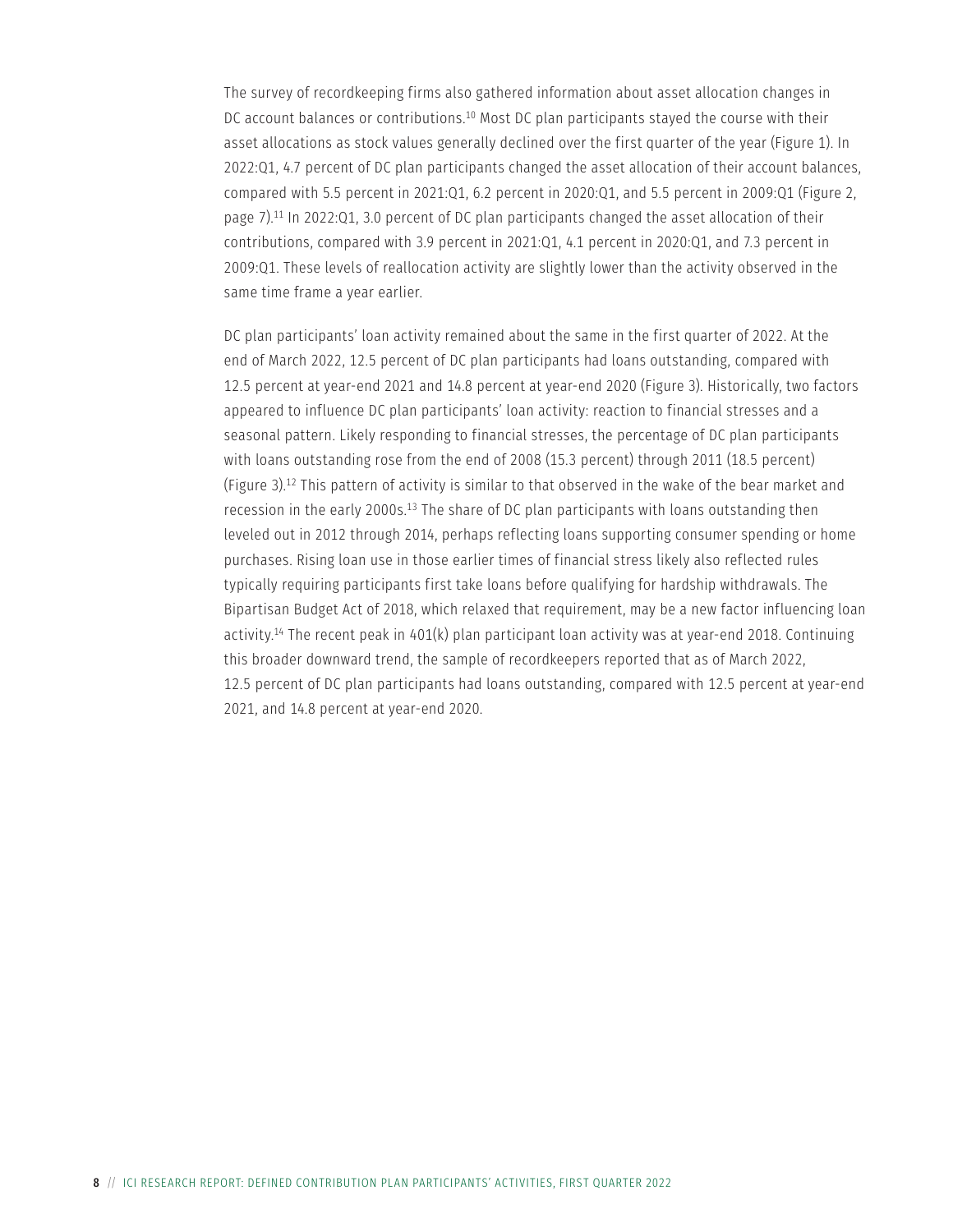#### FIGURE 3 **401(k) Loan Activity**

EBRI/ICI 401(k) Plan Database

Percentage of 401(k) plan participants who had loans outstanding, end of period



Note: The EBRI/ICI data cover 401(k) plans; the ICI Survey of DC Plan Recordkeepers covers DC plans more generally (although 401(k) plans make up the bulk of DC plans).

Sources: EBRI/ICI Participant-Directed Retirement Plan Data Collection Project (2002–2019) and ICI Survey of DC Plan Recordkeepers (December 2008–March 2022)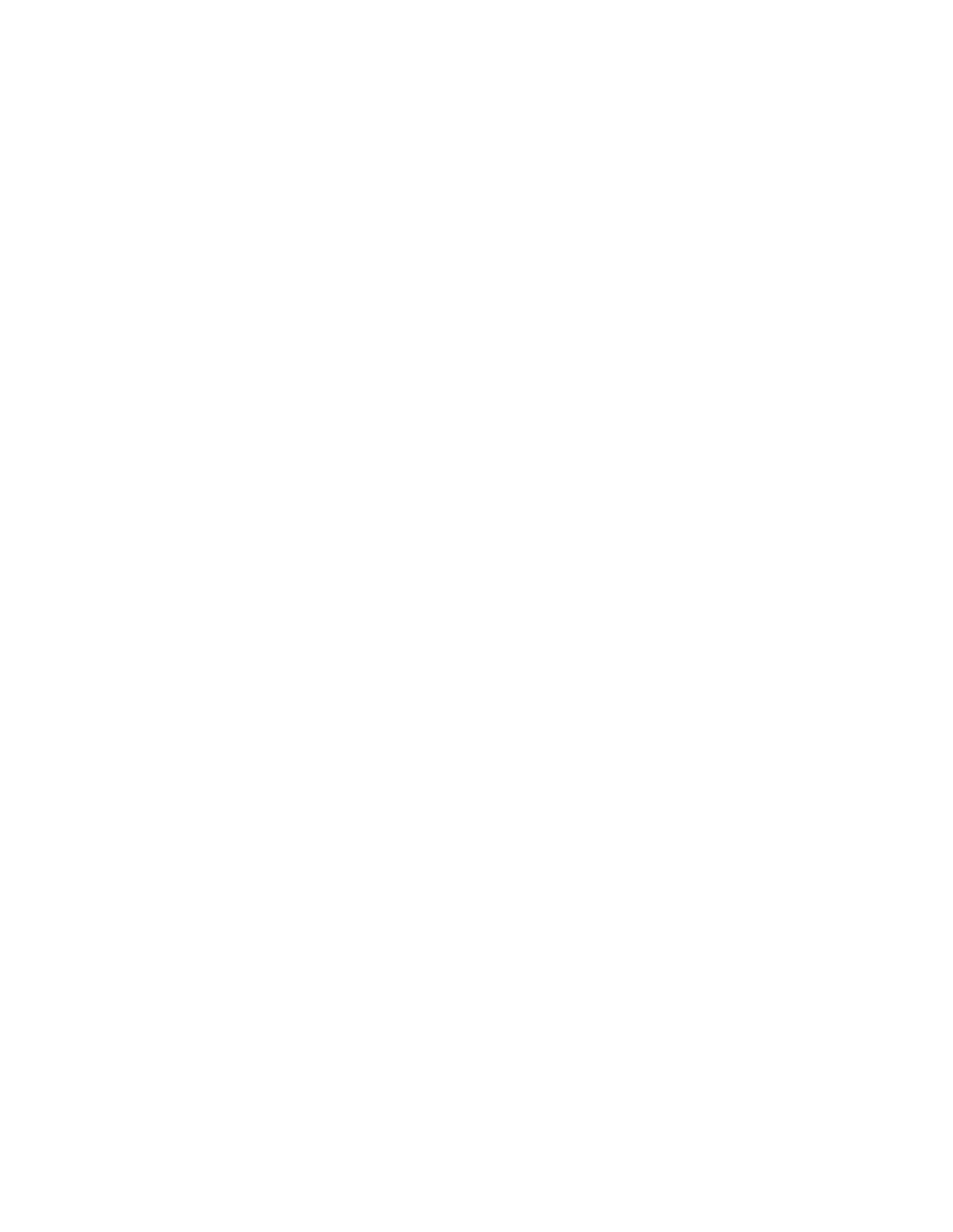#### **Additional Reading**

- » The US Retirement Market, Fourth Quarter 2021 [www.ici.org/research/stats/retirement](http://www.ici.org/research/stats/retirement)
- » American Views on Defined Contribution Plan Saving, 2021 [www.ici.org/files/2022/22\\_ppr\\_dc\\_plan\\_saving.pdf](http://www.ici.org/files/2022/22_ppr_dc_plan_saving.pdf)
- » Americans' Financial Response to COVID [www.ici.org/viewpoints/22-view-us-covid-reaction](http://www.ici.org/viewpoints/22-view-us-covid-reaction)
- » 401(k) Plan Asset Allocation, Account Balances, and Loan Activity in 2019 [www.ici.org/files/2022/per28-04.pdf](http://www.ici.org/files/2022/per28-04.pdf)
- » The Economics of Providing 401(k) Plans: Services, Fees, and Expenses, 2020 [www.ici.org/files/2021/per27-06.pdf](http://www.ici.org/files/2021/per27-06.pdf)
- » ICI Resources on 401(k) Plans [www.ici.org/401k](http://www.ici.org/401k)
- » ICI Resources on the Retirement System [www.ici.org/retirement](http://www.ici.org/retirement)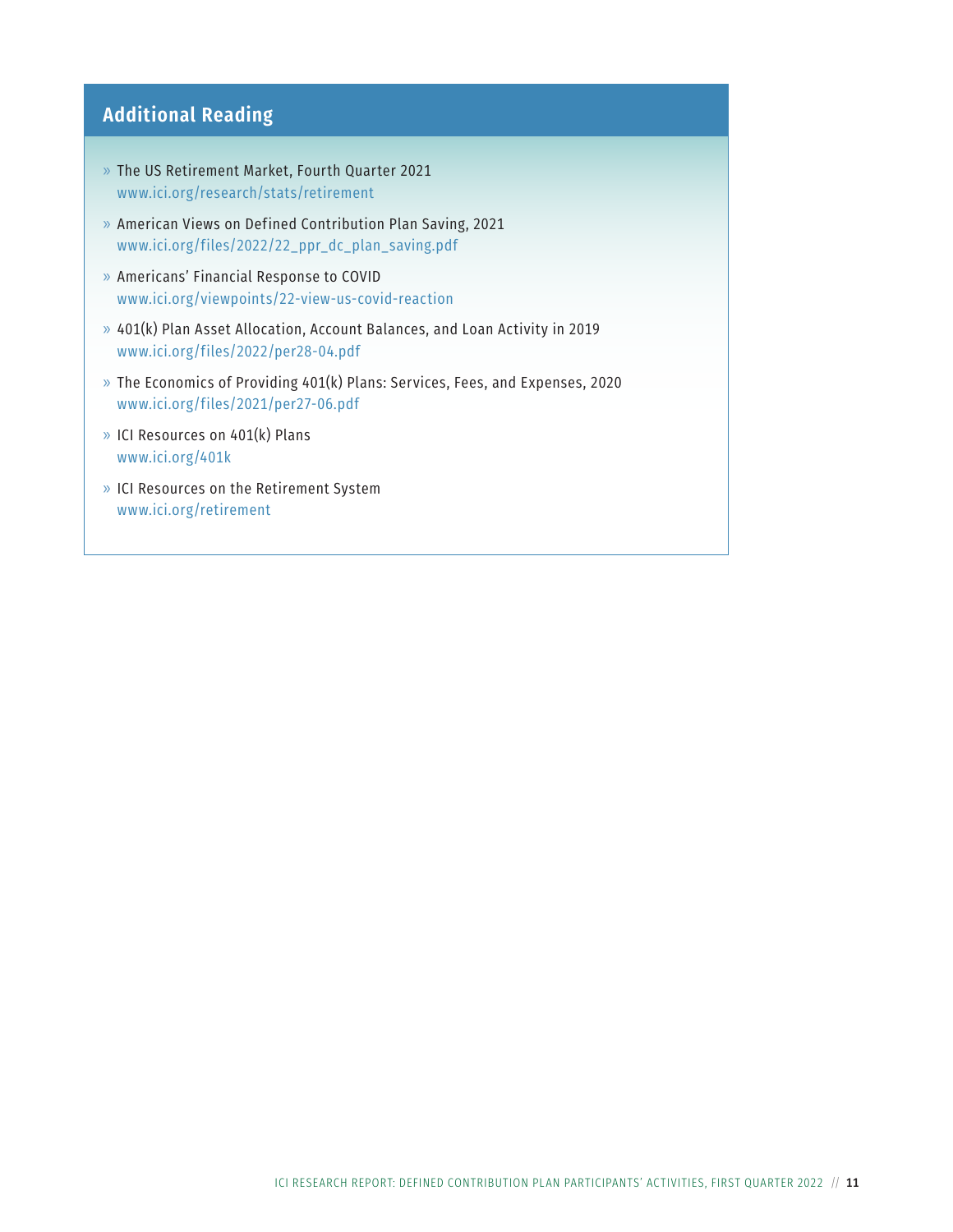### <span id="page-15-0"></span>**Notes**

- <sup>[1](#page-5-0)</sup> Total financial assets of US households were \$118.2 trillion at the end of 2021. See US Federal Reserve Board 2022. For total retirement market data, see Investment Company Institute 2022.
- $2$  This report presents withdrawal, contribution, and asset allocation activity during the first quarter of 2022 and compares the results to earlier periods covering the first quarter of the year. Caution should be exercised when comparing the results from the surveys for different periods. Data should only be compared for similar periods—evaluating periods that are similar in terms of length and timing during the year focuses the analysis on the relevant variables. For example, if there are any effects that are typical for the beginning of the year (e.g., people getting bonuses to invest, profit-sharing contributions occurring in the first quarter, people reacting to upcoming taxes, people reacting to past holiday spending), then it is essential to compare periods that also may experience these "seasonal" effects. In addition to seasonal effects, DC plan participant activity may be influenced by cyclical factors (e.g., recent stock market returns). Because some participants may visit their asset allocations at the beginning of the year and not again, it is not possible to translate the year-to-date figures into an estimate of activity for the whole year. For annual activity through 2021, see Holden, Schrass, and Chism 2022
- <sup>[3](#page-8-0)</sup> There are two possible types of withdrawals from DC plans: nonhardship and hardship. Generally, withdrawals made by participants after age 59½ are categorized as nonhardship withdrawals. A participant seeking a hardship withdrawal must demonstrate financial hardship and generally faces a 10 percent penalty on the taxable portion of the withdrawal. Prior to plan year 2019, if a plan allowed loans, participants generally were required to take a loan before they were permitted to take a hardship withdrawal. The Bipartisan Budget Act of 2018 expanded available hardship withdrawal sources and access. See Dold 2018, Joint Committee on Taxation 2019 (pp. 104–105), Internal Revenue Service 2022, and note 4.

The 2020 CARES Act contained optional provisions to allow plan sponsors to provide expanded access to DC plan account assets for individuals affected by COVID-19. For additional detail, see Internal Revenue Service 2021.

[4](#page-8-0) As explained by Internal Revenue Service 2022:

The Bipartisan Budget Act of 2018 mandated changes to the 401(k) hardship distribution rules. On November 14, 2018, the Internal Revenue Service released proposed regulations to implement these changes. Generally, these changes relax certain restrictions on taking a hardship distribution. Although the provisions are effective January 1, 2019, for calendar year plans, the proposed regulations do not require changes for 2018–2019. Effective January 1, 2020, following issuance of final regulations, certain changes will be required. Under the proposed regulations, effective January 1, 2019, a plan administrator has the option of including or excluding the requirement that the employee first obtain a plan loan prior to requesting a hardship distribution (Reg. Section  $1.401(k)-1(d)(3)(iv)(E)$ ). Under the proposed regulations effective January 1, 2019, it is optional to prohibit an employee from making elective contributions and employee contributions to the plan and all other plans maintained by the employer for at least six months after receipt of the hardship distribution. Under the proposed regulations effective January 1, 2020, the six-month suspension from making elective contributions is no longer allowed (Reg. Section 1.401(k)-1(d)(3)(iv)(E)(2)).

- [5](#page-8-0) See Holden and Schrass 2020.
- [6](#page-8-0) A CRD is any distribution from an eligible retirement plan (up to an aggregate limit of \$100,000) made on or after January 1, 2020, and before December 31, 2020, to a qualified individual affected by COVID-19. In 2020, the recordkeepers identified 5.8 percent of DC plan participants taking CRDs. For annual activity through 2020, see Holden, Schrass, and Chism 2021. For a description of the CARES Act provisions, see Internal Revenue Service 2021.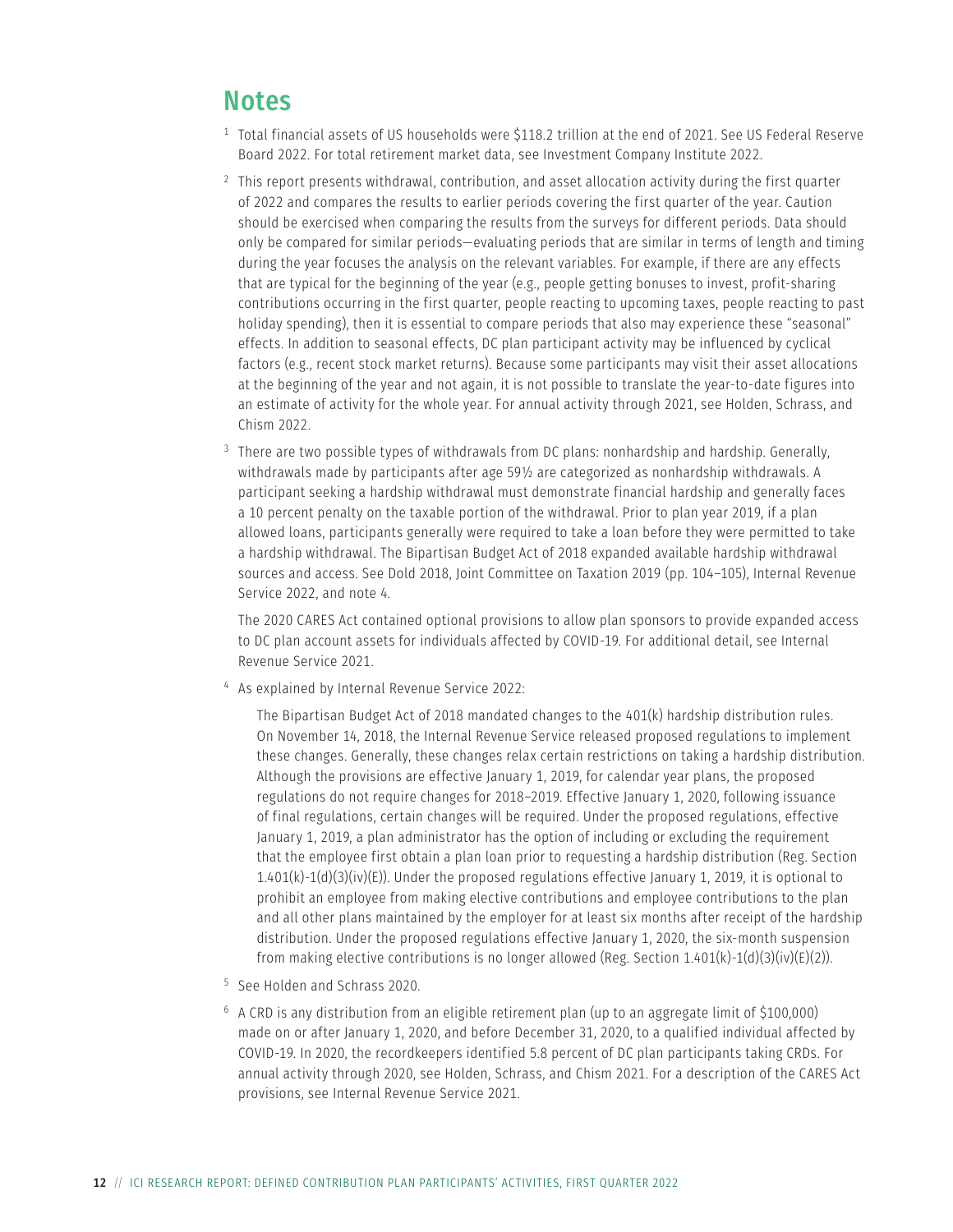- <span id="page-16-0"></span> $7\,$  $7\,$  A survey of plan sponsors conducted in early April 2020 found that more than four in 10 plan sponsors surveyed had adopted the provision to allow for CRDs, and close to half had adopted the provision to allow repayment of CRDs during the next three years. Specifically, a Plan Sponsor Council of America survey conducted in early April 2020 with 152 plan sponsor respondents found that 45.4 percent of respondents had adopted the CARES Act provision to allow CRDs of up to \$100,000 until December 30, 2020; 46.7 percent had adopted the provision to allow repayment of CRDs during the next three years. For survey results, see Adams and Greenan 2020 and Plan Sponsor Council of America 2020. For a description of these optional COVID-related provisions, see Internal Revenue Service 2021.
- [8](#page-8-0) Over the year as a whole, the recordkeepers surveyed identified 5.8 percent of DC plan participants as taking CRDs during 2020. See Holden, Schrass, and Chism 2021.
- <sup>[9](#page-8-0)</sup> The recordkeepers typically remove participants who are no longer working for the employer sponsoring the plan. It would not be correct to include such separated, retired, or terminated participants, because they cannot contribute. The goal of the survey is to measure the contribution activity of active DC plan participants.
- $10$  This measure captures participants' changes to their investments—it does not reflect the rebalancing that occurs inside a given fund investment (e.g., target date funds, which are diversified and rebalance to become more focused on income over time, or lifestyle funds, which rebalance to maintain a certain asset allocation). For an analysis of the asset allocation of 401(k) plan accounts by participant age (dollar-weighted averages) and the concentration of equities in 401(k) plan accounts by participant age, see Holden, Bass, and Copeland 2022 and Holden, VanDerhei, and Bass 2021.
- [11](#page-11-0) Annual rates of account balance reallocation activity observed in the ICI Survey of DC Plan Recordkeepers for 2008–2021 are consistent with the behavior observed in earlier years in other data sources. Historically, recordkeepers find that in any given year, DC plan participants generally do not rebalance in their accounts (for references to this research, see note 80 in Holden, Brady, and Hadley 2006; for discussion of changes in asset allocation, see Holden, Bass, and Copeland 2022 and Holden, VanDerhei, and Bass 2021).
- <sup>[12](#page-11-0)</sup> The EBRI/ICI 401(k) database update reports loan activity among 401(k) participants in plans that allow loans. At year-end 2019, 85 percent of participants in the database were in plans that offer loans; among those participants, 18 percent had loans outstanding at year-end 2019. This translates to 15 percent of all active 401(k) participants having loans outstanding. The year-end 2019 EBRI/ICI database includes statistical information about 11.1 million 401(k) participants in 73,312 plans, with \$0.9 trillion in assets. See Holden, Bass, and Copeland 2022.
- [13](#page-11-0) The National Bureau of Economic Research dates the recession earlier in the decade to have occurred between March 2001 and November 2001. The next recession was dated to have occurred between December 2007 and June 2009. The most recent recession was dated to have occurred between February 2020 and April 2020. See National Bureau of Economic Research 2021. For 401(k) plan participant loan activity from 1996 through 2019, see Holden, Bass, and Copeland 2022.
- <sup>[14](#page-11-0)</sup> The Bipartisan Budget Act of 2018 also eliminated the temporary suspension of contributions that previously accompanied a hardship withdrawal. See note 4 for additional detail.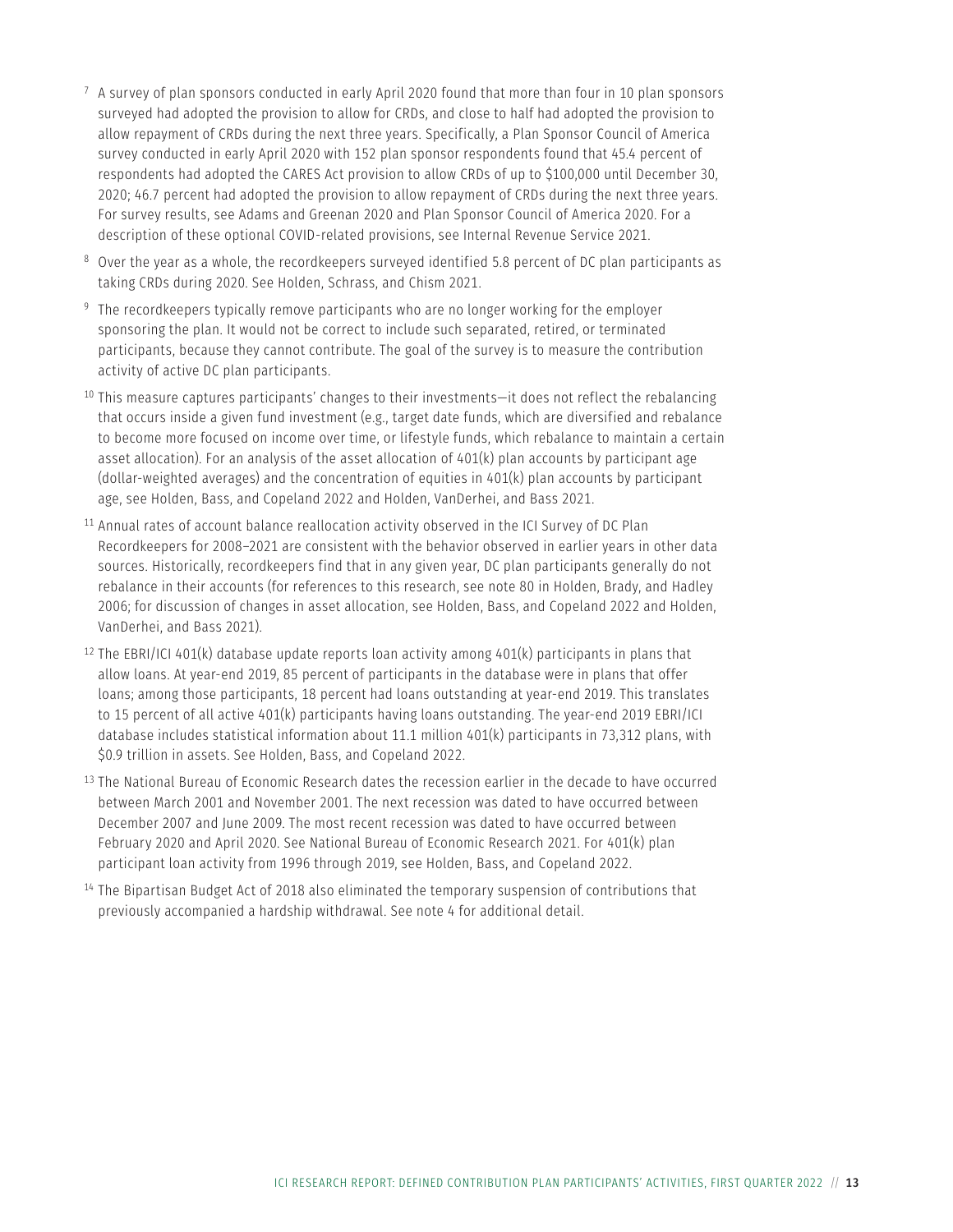### References

Adams, Nevin, and Hattie Greenan. 2020. "How Are Plan Sponsors Responding to the COVID-19 Pandemic?" Arlington, VA: Plan Sponsor Council of America. Available at [www.psca.org/sites/psca.](http://www.psca.org/sites/psca.org/files/uploads/Research/snapshot_surveys/CARES%20Act%20Snapshot%20Summary.pdf) [org/files/uploads/Research/snapshot\\_surveys/CARES%20Act%20Snapshot%20Summary.pdf](http://www.psca.org/sites/psca.org/files/uploads/Research/snapshot_surveys/CARES%20Act%20Snapshot%20Summary.pdf).

Dold, Elizabeth Thomas. 2018. "Qualified Plan Changes Within the Bipartisan Budget Act." *Journal of Pension Benefits* 25, no. 4 (Summer): 67–69. Available at [www.groom.com/wp-content/](http://www.groom.com/wp-content/uploads/2019/05/Qualified-Plan-Changes-Within-the-Bipartisan-Budget-Act.pdf) [uploads/2019/05/Qualified-Plan-Changes-Within-the-Bipartisan-Budget-Act.pdf](http://www.groom.com/wp-content/uploads/2019/05/Qualified-Plan-Changes-Within-the-Bipartisan-Budget-Act.pdf).

Holden, Sarah, Steven Bass, and Craig Copeland. 2022. "401(k) Plan Asset Allocation, Account Balances, and Loan Activity in 2019." *ICI Research Perspective* 28, no. 4, and *EBRI Issue Brief*, no. 557 (May). Available at [www.ici.org/files/2022/per28-04.pdf](http://www.ici.org/files/2022/per28-04.pdf).

Holden, Sarah, Peter Brady, and Michael Hadley. 2006. "401(k) Plans: A 25-Year Retrospective." *Investment Company Institute Perspective* 12, no. 2 (November). Available at [www.ici.org/pdf/](http://www.ici.org/pdf/per12-02.pdf) [per12-02.pdf](http://www.ici.org/pdf/per12-02.pdf).

Holden, Sarah, and Daniel Schrass. 2020. "Defined Contribution Plan Participants' Activities, 2019." *ICI Research Report* (April). Available at [www.ici.org/pdf/19\\_rpt\\_recsurveyq4.pdf.](http://www.ici.org/pdf/19_rpt_recsurveyq4.pdf)

Holden, Sarah, Daniel Schrass, and Elena Barone Chism. 2021. "Defined Contribution Plan Participants' Activities, 2020." *ICI Research Report* (February). Available at [www.ici.org/](http://www.ici.org/pubfile_pdf/20_rpt_recsurveyq4.pdf) [pubfile\\_pdf/20\\_rpt\\_recsurveyq4.pdf.](http://www.ici.org/pubfile_pdf/20_rpt_recsurveyq4.pdf)

Holden, Sarah, Daniel Schrass, and Elena Barone Chism. 2022. "Defined Contribution Plan Participants' Activities, 2021." *ICI Research Report* (April). Available at [www.ici.org/](http://www.ici.org/files/2022/21_rpt_recsurveyq4.pdf) [files/2022/21\\_rpt\\_recsurveyq4.pdf.](http://www.ici.org/files/2022/21_rpt_recsurveyq4.pdf)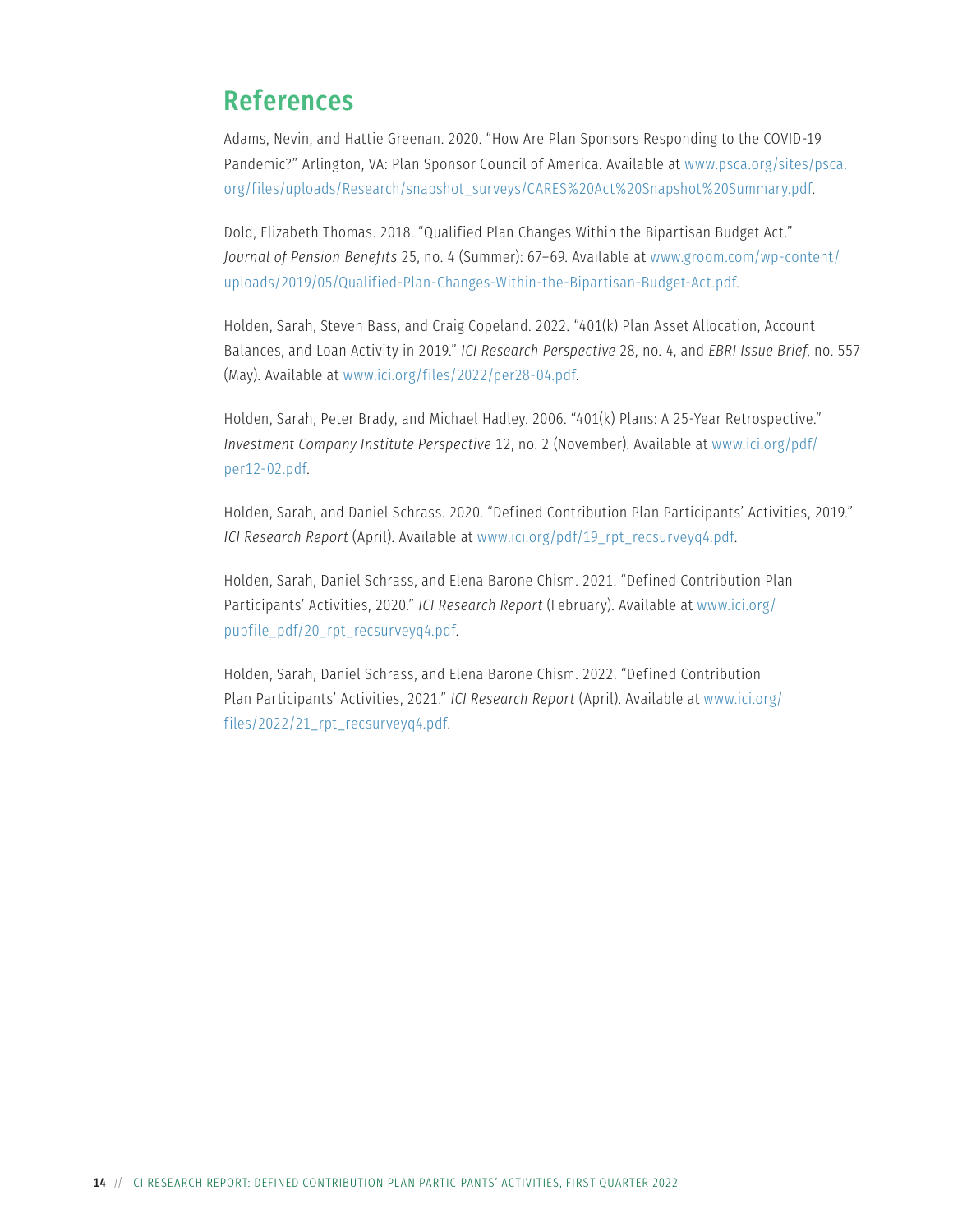Holden, Sarah, Jack VanDerhei, and Steven Bass. 2021. "Changes in 401(k) Plan Asset Allocation Among Consistent Participants, 2010–2018." *ICI Research Perspective* 27, no. 10, and *EBRI Issue Brief*, no. 541 (October). Available at [www.ici.org/files/2021/per27-10.pdf](http://www.ici.org/files/2021/per27-10.pdf).

Internal Revenue Service. 2021. Coronavirus-Related Relief for Retirement Plans and IRAs: Questions and Answers (last updated October 22, 2021). Available at [www.irs.gov/newsroom/coronavirus](http://www.irs.gov/newsroom/coronavirus-related-relief-for-retirement-plans-and-iras-questions-and-answers)[related-relief-for-retirement-plans-and-iras-questions-and-answers](http://www.irs.gov/newsroom/coronavirus-related-relief-for-retirement-plans-and-iras-questions-and-answers).

Internal Revenue Service. 2022. Retirement Plans FAQs Regarding Hardship Distributions (last updated April 27, 2022). Available at [www.irs.gov/retirement-plans/retirement-plans-faqs-regarding](http://www.irs.gov/retirement-plans/retirement-plans-faqs-regarding-hardship-distributions)[hardship-distributions.](http://www.irs.gov/retirement-plans/retirement-plans-faqs-regarding-hardship-distributions)

Investment Company Institute. 2022. "The US Retirement Market, Fourth Quarter 2021" (March). Available at [www.ici.org/research/stats/retirement.](http://www.ici.org/research/stats/retirement)

Joint Committee on Taxation. 2019. *General Explanation of Certain Tax Legislation Enacted in the 115th Congress* (JCS-2-19). Available at [www.jct.gov/publications.html?func=download&id=5233&chk](http://www.jct.gov/publications.html?func=download&id=5233&chk=5233&no_html=1) [=5233&no\\_html=1.](http://www.jct.gov/publications.html?func=download&id=5233&chk=5233&no_html=1)

National Bureau of Economic Research. 2021. *US Business Cycle Expansions and Contractions*. Cambridge, MA: National Bureau of Economic Research. Available at [www.nber.org/research/data/](http://www.nber.org/research/data/us-business-cycle-expansions-and-contractions) [us-business-cycle-expansions-and-contractions](http://www.nber.org/research/data/us-business-cycle-expansions-and-contractions).

Plan Sponsor Council of America. 2020. "CARES Act Snapshot Survey." Arlington, VA: Plan Sponsor Council of America. Available at [www.psca.org/research/cares\\_snapshot.](http://www.psca.org/research/cares_snapshot)

S&P 500. New York: Standard & Poor's.

US Federal Reserve Board. 2022. *Financial Accounts of the United States: Flow of Funds, Balance Sheets, and Integrated Macroeconomic Accounts, Fourth Quarter 2021*, Z.1 Release (March). Washington, DC: Federal Reserve Board. Available at [www.federalreserve.gov/releases/Z1/current.](http://www.federalreserve.gov/releases/Z1/current)